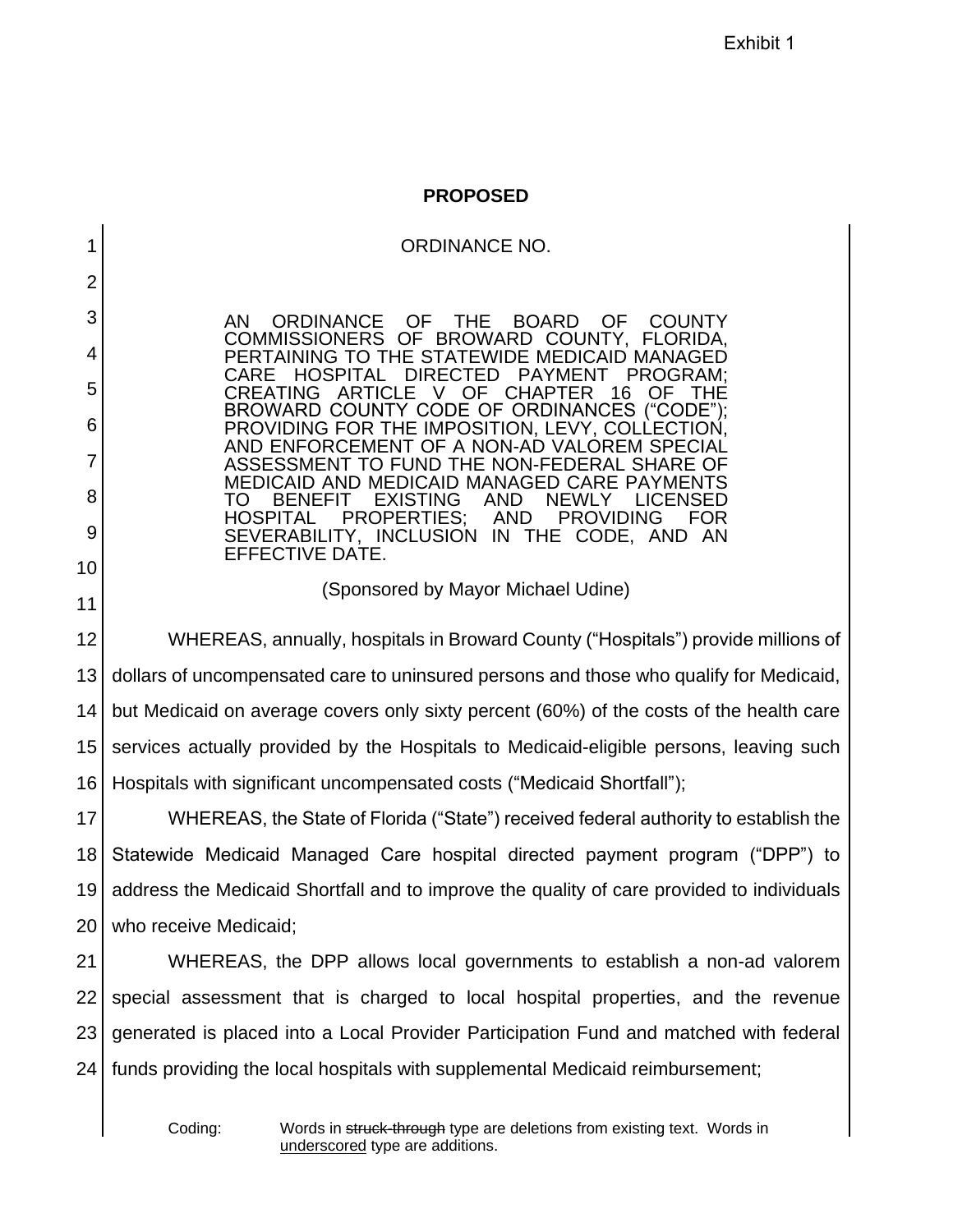1 2 3 4 5 WHEREAS, a number of Hospitals impacted by the Medicaid Shortfall have requested that the Board of County Commissioners of Broward County, Florida ("Board"), impose a uniform non-ad valorem special assessment upon certain real property owned or leased by the Hospitals to help finance the non-federal share of the State's Medicaid program ("Assessment");

6 7 8 WHEREAS, the funding raised by the Assessment will, through intergovernmental transfers ("IGTs") consistent with federal guidelines, support additional funding for Medicaid payments to the Hospitals;

9 10 11 WHEREAS, the Board finds that the Hospital properties assessed will benefit directly from the Assessment by unlocking additional federal funds to be provided to the Hospitals operating on the properties;

12 13 14 WHEREAS, the Board has determined that a logical relationship exists between the services provided by the Hospitals, which will be supported by the Assessment, and the particular benefit to the real property of the Hospitals;

15 16 WHEREAS, the Board has an interest in promoting access to health care for Broward County ("County") low-income and uninsured residents;

17 18 19 WHEREAS, leveraging additional federal support through the IGTs to provide Medicaid payments to the Hospitals for health care services directly benefits the Hospitals' properties and supports their continued ability to provide those services;

20 21 22 23 WHEREAS, imposing an Assessment limited to Hospital properties to help fund the provision of these services and the achievement of certain quality standards by the Hospitals to County residents is a valid public purpose that benefits the health, safety, and welfare of the citizens of the County;

24

Coding: Words in struck-through type are deletions from existing text. Words in underscored type are additions.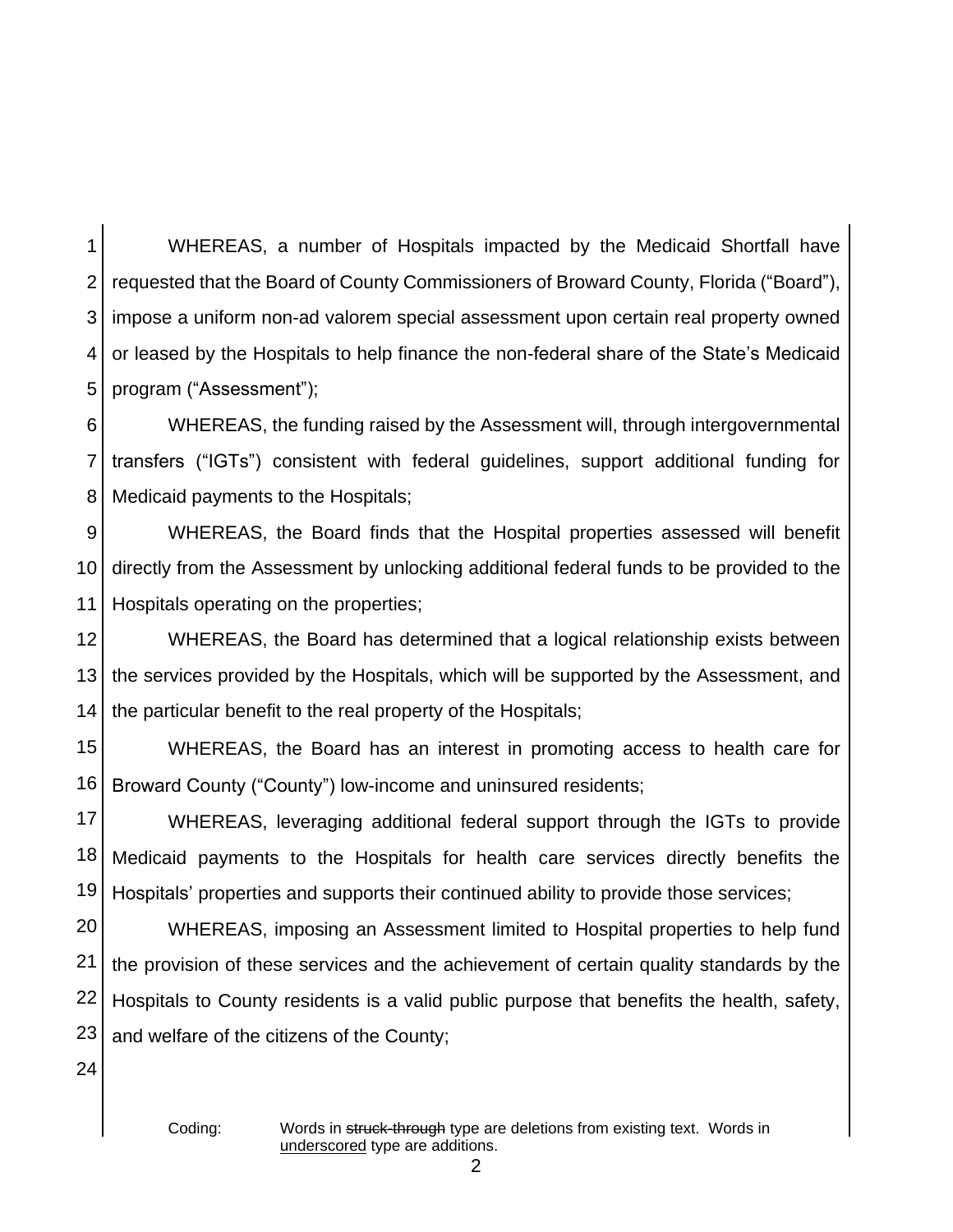1 2 3 WHEREAS, the Assessment enhances the financial stability and viability of the Hospitals providing such services and, therefore, will support the continued improvement of the properties on which the Hospitals are located;

4 5 6 7 WHEREAS, the Hospitals are important contributors to the County's economy, and the financial benefit to these Hospitals directly supports their mission, as well as their ability to grow and maintain their facilities in concert with the population growth in the County;

8 9 WHEREAS, the Board finds the Assessment will enhance the Hospitals' ability to improve the value of their properties and facilities; and

10 11 12 13 14 WHEREAS, the Board desires to enact this Ordinance enabling the County to levy an Assessment, which is fairly and reasonably apportioned among the Hospitals' properties within the County's jurisdictional limits, and to establish and maintain a system of funding for IGTs to support the non-federal share of Medicaid payments, thus directly benefitting Hospital properties,

15 16 BE IT ORDAINED BY THE BOARD OF COUNTY COMMISSIONERS OF BROWARD COUNTY, FLORIDA:

17 18 Section 1. Article V of Chapter 16 of the Broward County Code of Ordinances is hereby created to read as follows:

19 [Underlining omitted]

20

# **ARTICLE V. LOCAL PROVIDER PARTICIPATION FUND**

21 **Sec. 16-123. Title.** 

22 23 This Article V shall be known and may be cited as the "Broward County Local Provider Participation Fund Ordinance."

24

Coding: Words in struck-through type are deletions from existing text. Words in underscored type are additions.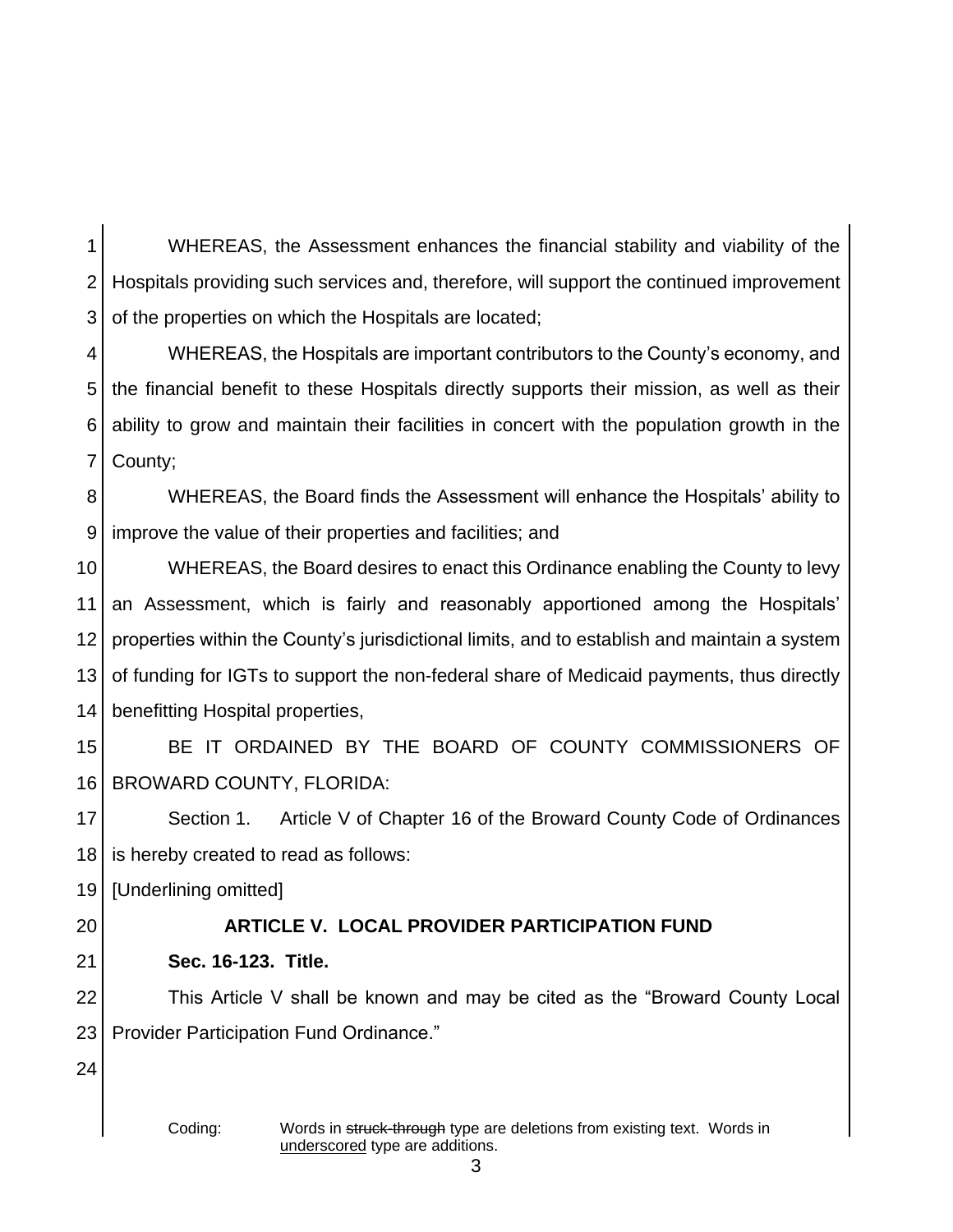# 2 4 5 6

1

## **Sec. 16-124. Authority.**

3 Pursuant to the Florida Constitution, Chapter 125 of the Florida Statutes, and the Home Rule Charter of Broward County, Florida, the Board is authorized to impose a special assessment against private for-profit and not-for-profit hospitals located within the County to fund the non-federal share of Medicaid payments associated with Local Services as provided in the Medicaid Hospital Directed Payment Program.

7

## **Sec. 16-125. Purpose.**

8 9 10 11 12 13 14 15 16 The non-ad valorem special assessment authorized by this article shall be imposed, levied, collected, and enforced against Assessed Properties located within the County. Proceeds from the Assessment shall be used to benefit Assessed Properties through enhanced Medicaid payments for Local Services. When imposed, the Assessment shall constitute a lien upon the Assessed Properties equal in rank and dignity with the liens of all state, county, district, or municipal taxes and other non-ad valorem assessments. Failure to pay may cause foreclosure proceedings, which could result in loss of title. The Assessment shall be computed and assessed only in the manner provided in this Ordinance.

17

18

## **Sec. 16-126. Definitions.**

For the purpose of this article, the following definitions shall apply:

19 20 21 *Assessed Property*:The real property in the County to which an Institutional Health Care Provider holds a right of possession and right of use through an ownership or leasehold interest, thus making the property subject to the Assessment.

22 23 24 *Assessment*: A non-ad valorem special assessment imposed by Broward County on Assessed Property to fund the non-federal share of Medicaid and Medicaid managed care payments that will benefit hospitals providing Local Services.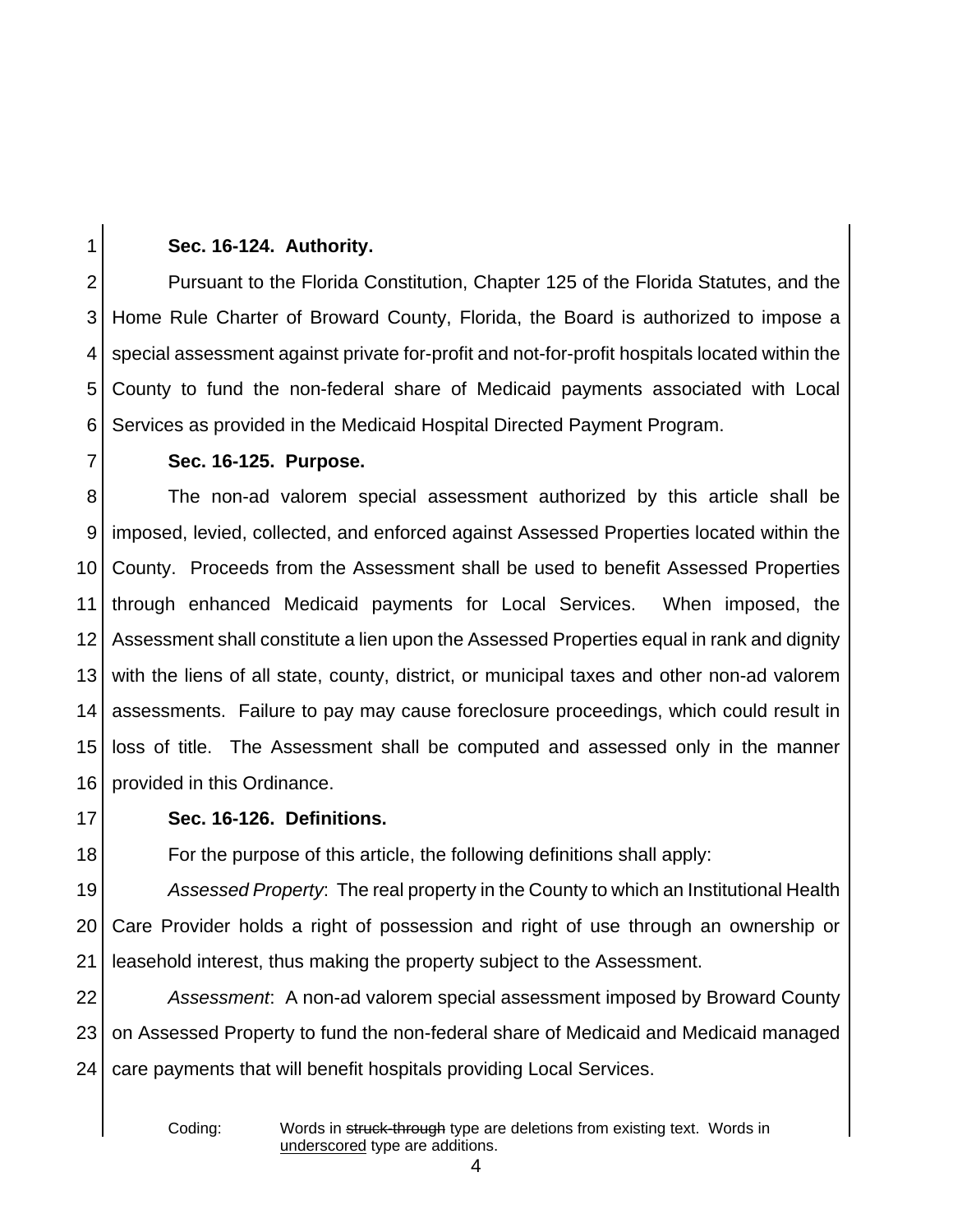1 2 3 4 5 6 *Assessment Resolution*: The resolution described in Section 16-129(c) hereof. *Board*: The Board of County Commissioners of Broward County, Florida. *County*: The unincorporated and incorporated areas of Broward County, Florida. *Fiscal Year*: The period commencing on October 1 of each year and continuing through the next succeeding September 30, or such other period as may be prescribed by law as the fiscal year for the County.

7 8 *Institutional Health Care Provider*: A private for-profit or not-for-profit hospital that provides inpatient hospital services.

9 10 *Local Services*: The provision of health care services to Medicaid, indigent, and uninsured members of the Broward County community.

11 12 13 14 *Medicaid Hospital Directed Payment Program*: The program authorized by the Centers for Medicare & Medicaid Services (CMS) allowing the State of Florida to direct specific payments made by managed care plans to all hospital providers for Medicaid services.

15 16 *Non-Ad Valorem Assessment Roll*: The special assessment roll prepared by Broward County.

17 *Ordinance*: The Broward County Local Provider Participation Fund Ordinance.

**Sec. 16-127. Scope of Assessment.**

19 20 21 22 23 24 Institutional Health Care Providers within the County incur hundreds of millions of dollars in unreimbursed Medicaid costs each year. Contingent upon the non-federal share being provided through intergovernmental transfers, the State of Florida received federal authority to establish the Medicaid Hospital Directed Payment Program to help offset this shortfall. Pursuant to Section 125.01, Florida Statutes, the Board hereby creates a non-ad valorem special assessment that shall be imposed, levied, collected,

18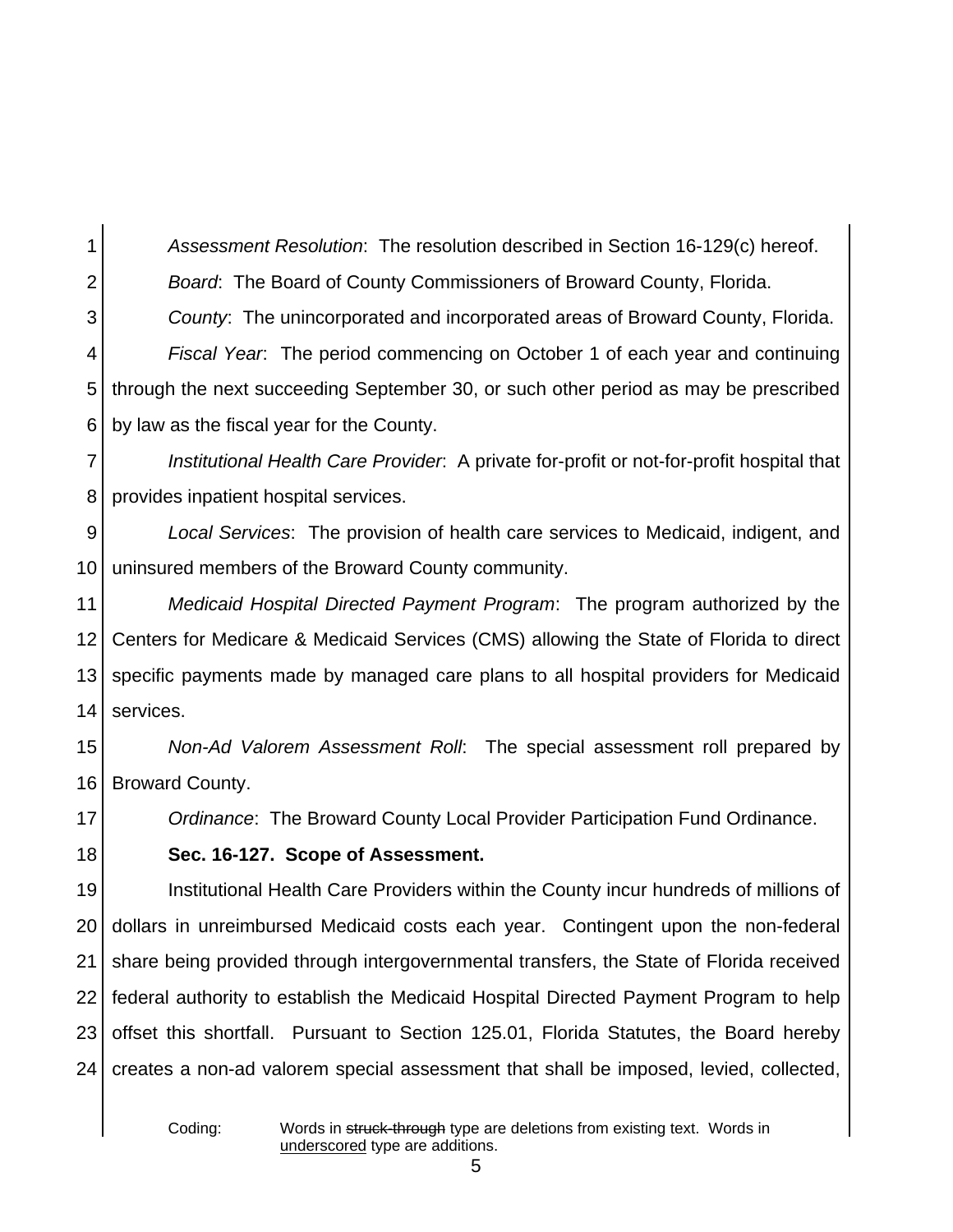1 2 3 4 5 6 7 8 9 and enforced against Assessed Property to fund the non-federal share of Medicaid payments benefitting Assessed Properties providing Local Services in the County. Funds generated as a result of the Assessment shall be held in a separate account called the Local Provider Participation Fund and shall be used only to (1) provide to the Florida Agency for Health Care Administration the non-federal share of Medicaid payments to be made directly or indirectly in support of hospitals serving Medicaid and low-income patients; and (2) reimburse Broward County for administrative costs associated with the implementation of the Assessment authorized by this Ordinance, as further specified in the Assessment Resolution.

10 11 12 13 14 15 16 17 18 The Assessment must be broad based, and the amount of the Assessment must be uniformly imposed on each Assessed Property. The Assessment may not hold harmless any Institutional Health Care Provider, as required under 42 U.S.C. § 1396b(w). As set forth in Section 16-125, the Assessment shall constitute a lien upon the Assessed Properties equal in rank and dignity with the liens of all state, county, district, or municipal taxes and other non-ad valorem assessments. In addition to other remedies available at law or in equity, the enforcement of the aforesaid Assessment shall be at the same time and in like manner as ad valorem taxes and subject to all ad valorem tax enforcement procedures set forth in the official annual real property tax notice.

19 20 21 22 23 Creation and implementation of the Assessment will not result in any additional pecuniary obligation on Broward County, the Board, or County residents. The Assessment shall be imposed, levied, collected, and enforced against only Assessed Properties, and the Assessment Resolution shall provide that Broward County's administrative costs shall be reimbursed from the Assessments collected.

24

Coding: Words in struck-through type are deletions from existing text. Words in underscored type are additions.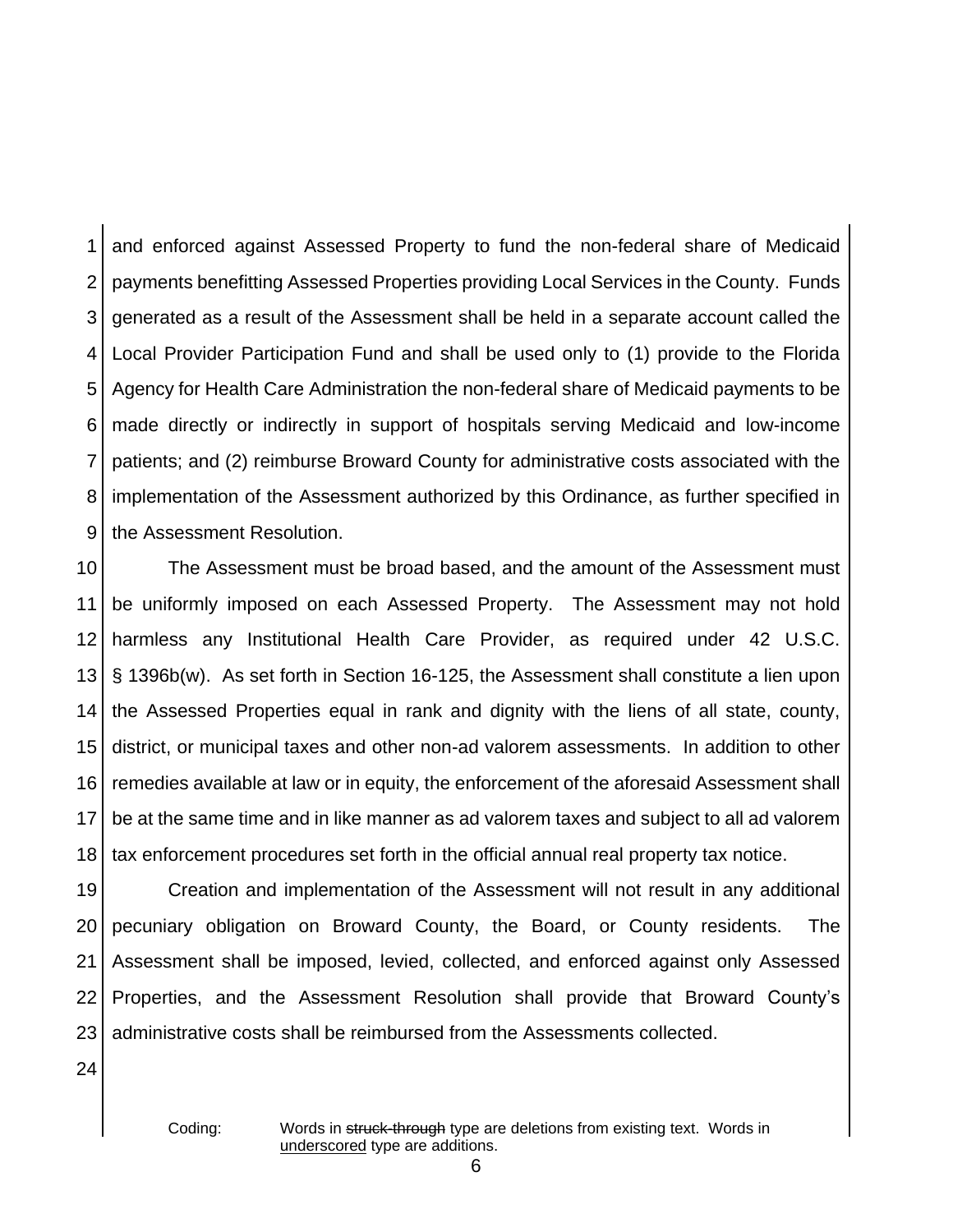# 1

#### **Sec. 16-128. Computation of Assessment.**

2 3 4 5 The annual Assessment shall be specified for each Assessed Property. The Board shall set the Assessment in amounts that in the aggregate will generate sufficient revenue to fund the non-federal share of Medicaid payments associated with Local Services to be funded by the Assessment.

6 7 8 9 10 11 12 The amount of the Assessment required of each Assessed Property may not exceed an amount that, when added to the amount of other hospital assessments levied by the state or local government, exceeds the maximum percent of the aggregate net patient revenue of all Assessed Properties in the County permitted by 42 C.F.R. § 433.68(f)(3)(i)(A). Assessments for each Assessed Property will be derived from data contained in hospital cost reports and/or the Florida Hospital Uniform Reporting System, as available from the Florida Agency for Health Care Administration.

13

#### **Sec. 16-129. Annual Proceedings for Imposing Assessment.**

14 15 16 The Board, subject to the provisions of this section and without an election, may impose an Assessment for the purposes provided for in this article. The proceedings for imposing the Assessment shall be as follows:

17 18 19 20 21 22 23 24 (a) *Petition*. In each Fiscal Year, the Board may impose an Assessment only after receipt of a petition requesting the imposition of the Assessment signed by at least seventy-five percent (75%) of the Institutional Health Care Providers. The petition shall set forth: (1) the boundaries or other description sufficient to identify each Assessed Property; (2) a legal opinion, that is acceptable to the Office of County Attorney, from a duly licensed Florida attorney stating that the imposition of the Assessment is lawful; and (3) an executed release, in a form acceptable to the Office of County Attorney, wherein each of the Institutional Health Care Providers state, among other things, they forever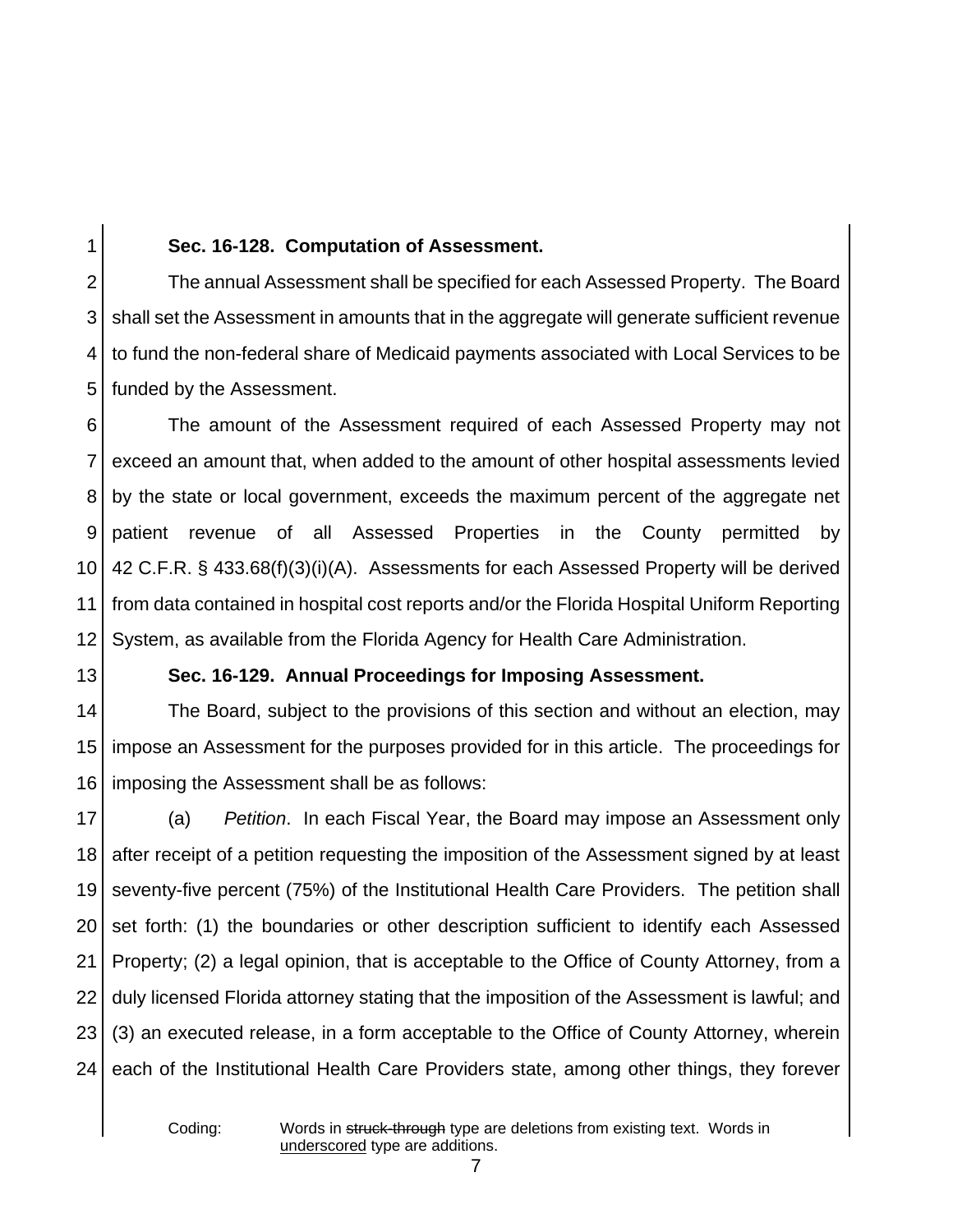1 2 3 4 5 6 7 release Broward County and its officers, employees, and agents from any and all liability relating to the imposition of the Assessment. There shall also be filed with the petition a duly certified copy of the proceedings of the board of directors or stockholders of each of the Institutional Health Care Providers and such other documents, if any, as may be required by the Office of County Attorney to show that those signing the petition are duly authorized to sign the petition and to subject the Assessed Property to the levy and imposition of the Assessment as provided in this article.

8 in Section 16-129(a) and the review and approval as to legal sufficiency of the petition by the Office of County Attorney, which shall examine the petition for compliance with the requirements set forth in Section 16-129(a), the County Administrator or designee shall cause to be prepared and presented to the Board a Non-Ad Valorem Assessment Roll, which shall contain: (b) *Non-Ad Valorem Assessment Roll*. Upon receipt of the petition described

14

(1) The names and addresses of the Assessed Properties; and

15 16 (2) The proposed Assessment rate and amount of the Assessment to be imposed against each Assessed Property.

17 18 19 20 21 The Non-Ad Valorem Assessment Roll shall be retained in the County Records Division and shall be open to public inspection. The foregoing shall not be construed to require that the Non-Ad Valorem Assessment Roll be in printed form if the amount of the Assessment for each Assessed Property can be determined by use of a computer terminal available to the public.

22 23 24 (c) *Assessment Resolution*. In addition to the Non-Ad Valorem Assessment Roll described in Section 16-129(b), the County Administrator or designee shall cause to be prepared and presented to the Board an Assessment Resolution that shall describe

Coding: Words in struck-through type are deletions from existing text. Words in underscored type are additions.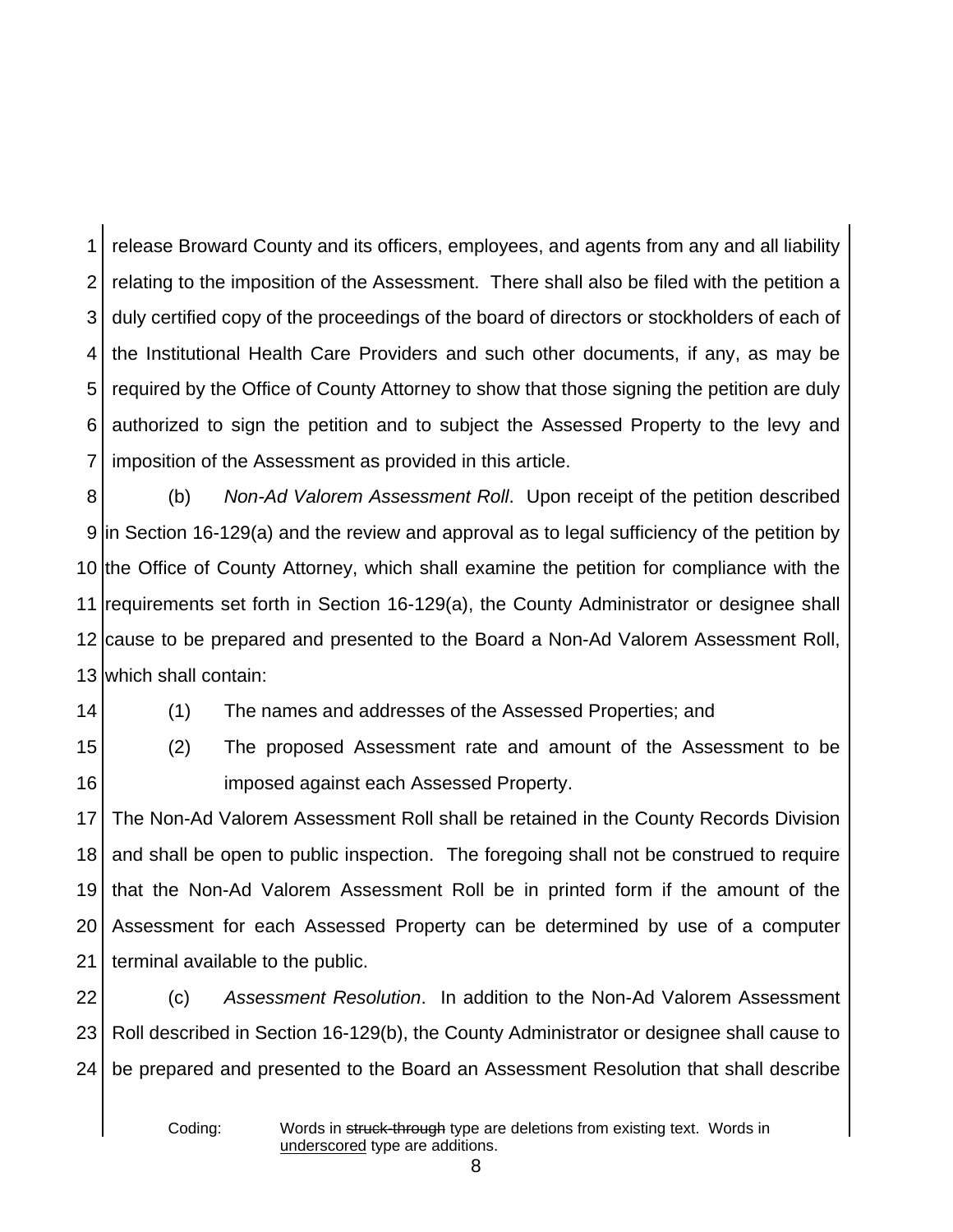1 2 3 4 (a) the Medicaid payments proposed for funding from proceeds of the Assessment; (b) the benefits to the Assessment Properties associated with the Assessment; (c) the methodology for computing the assessed amounts; and (d) the method of collection, including how and when the Assessment is to be paid.

5 6 7 8 9 10 11 (d) *Public Notice*. Upon the presentation to the Board of the Non-Ad Valorem Assessment Roll and Assessment Resolution, the County Administrator or designee shall publish once in a newspaper of general circulation within the County a notice stating that the Board, at a regular or special meeting on a certain day and hour, not earlier than twenty (20) calendar days after such publication, will consider adoption of the Assessment Resolution and hear objections of all interested persons to approve the proposed Assessment. Such notice shall include:

12 (1) The Assessment rate;

13 (2) The procedure for objecting to the Assessment rate;

14 (3) The method by which the Assessment will be collected; and

15 16 (4) A statement that the Non-Ad Valorem Special Assessment Roll is available for inspection.

17 18 19 (e) *Notice by Mail*. In addition to the published notice required by Section 16- 129(d), the County Administrator or designee shall provide notice of the proposed Assessment by first-class mail to the Assessed Properties. Such notice shall include:

- 20 (1) The purpose of the Assessment;
- 21 (2) The Assessment rate to be levied against each Assessed Property;
	- (3) The unit of measurement used to determine the Assessment;
		- (4) The total revenue to be collected by Broward County from the Assessment;
- 23 24

22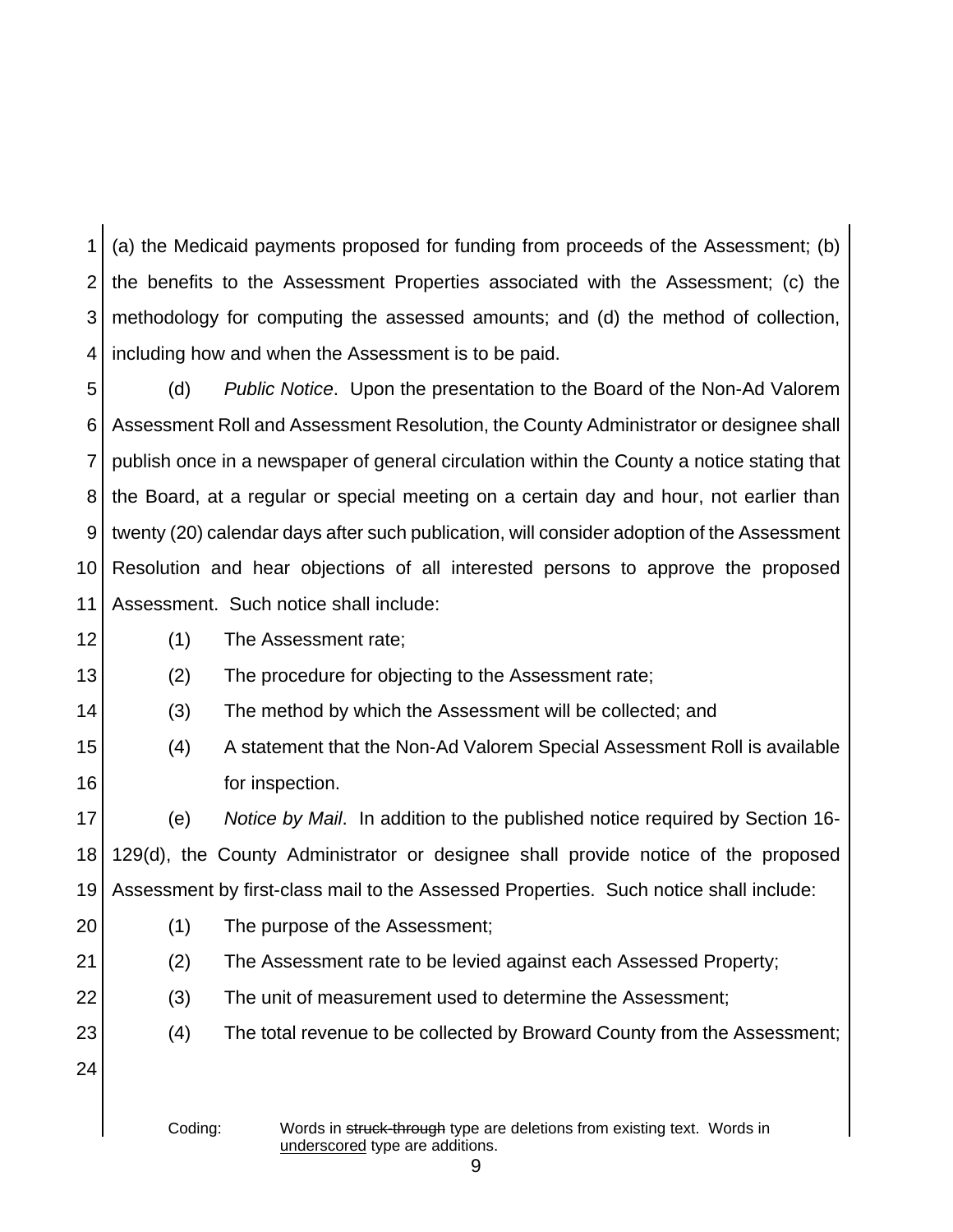- 1 2 3 (5) A statement that failure to pay the Assessment will cause a tax certificate to be issued against the property or foreclosure proceedings, either of which may result in a loss of title to the property;
	- (6) A statement that all affected and/or interested parties have a right to appear at the hearing and to file written objections with the Board within twenty (20) days after the date of the notice; and
		- (7) The date, time, and place of the hearing.

8 9 10 11 12 13 The notice required under this section shall be mailed at least twenty (20) calendar days prior to the regular or special meeting required in Section 16-129(d). This notice shall be deemed mailed upon delivery to the United States Postal Service. Failure of the Assessed Property to receive such notice, because of a mistake or inadvertence, shall not affect the validity of the Assessment Roll or release or discharge any obligation for payment of the Assessment imposed by the Board pursuant to this article.

- 14 15 16 17 (f) *Adoption of Assessment Resolution and Non-Ad Valorem Assessment Roll*. At the time named in the notice required under Section 16-129(d), the Board shall receive and consider any objections of interested persons and may then or thereafter adopt, annul, or modify the Assessment Resolution and Non-Ad Valorem Assessment Roll.
- 18

4

5

6

7

## **Sec. 16-130. Revisions to the Assessment Roll.**

19 20 21 The Board may revise the Non-Ad Valorem Assessment Roll one or more times during the Fiscal Year to modify the Assessment rate through the adoption of additional Assessment Resolutions, following the procedures described in Section 16-129.

22

## **Sec. 16-131. Effect of the Assessment Resolution.**

23 24 The adoption of an Assessment Resolution shall be the final adjudication of the issues presented (including, but not limited to, the method of apportionment and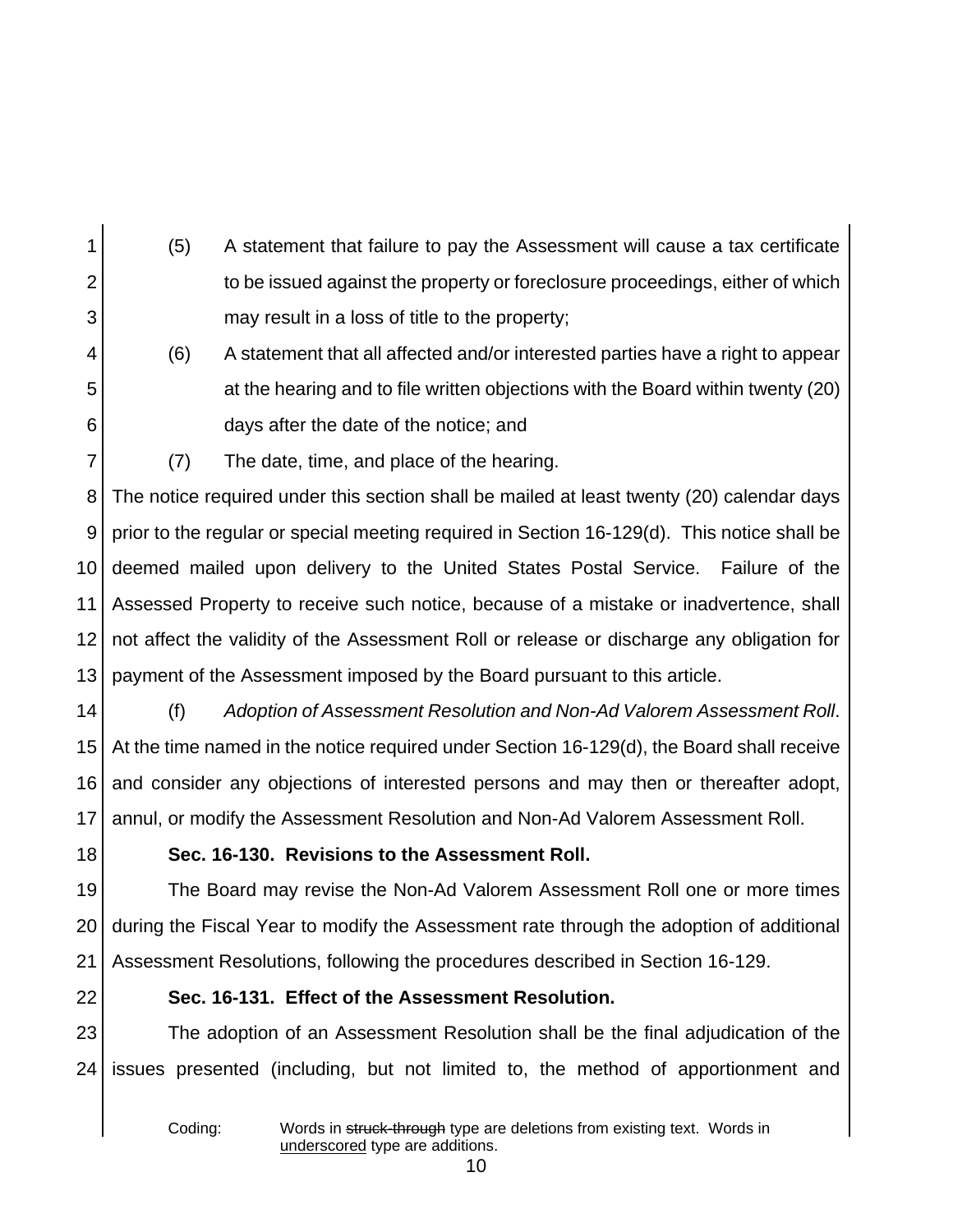1 2 3 4 Assessment, the Assessment rate, the initial rate of Assessment, the Non-Ad Valorem Assessment Roll, and the levy and lien of the Assessments), unless proper steps shall be initiated in a court of competent jurisdiction to secure relief within twenty (20) days after the date of Board action on the Assessment Resolution.

#### 5

## **Sec. 16-132. Method of Collection.**

6 7 8 9 The Assessment is to be collected pursuant to an alternative method pursuant to Section 197.3631, Florida Statutes. The County Administrator or designee shall provide the Assessment bills by first-class mail to each Institutional Health Care Provider. The bill or accompanying explanatory material shall include:

10

(a) A brief explanation of the Assessment;

11 12 (b) A description of the unit of measurement used to determine the amount of the service;

13 (c) The number of units contained within the Assessment;

14 15 (d) The total amount of Assessment imposed against the Assessed Property for the appropriate period;

16 (e) The location at which payment will be accepted;

17 (f) The date on which the Assessment is due;

18 19 (g) A statement regarding the potential consequences for failure to timely pay the Assessment; and

20 21 22 (h) A copy of the indemnification required by Section 16-129(a), which shall be executed by the owners of Assessed Properties and returned with the submission of the Assessment.

23

24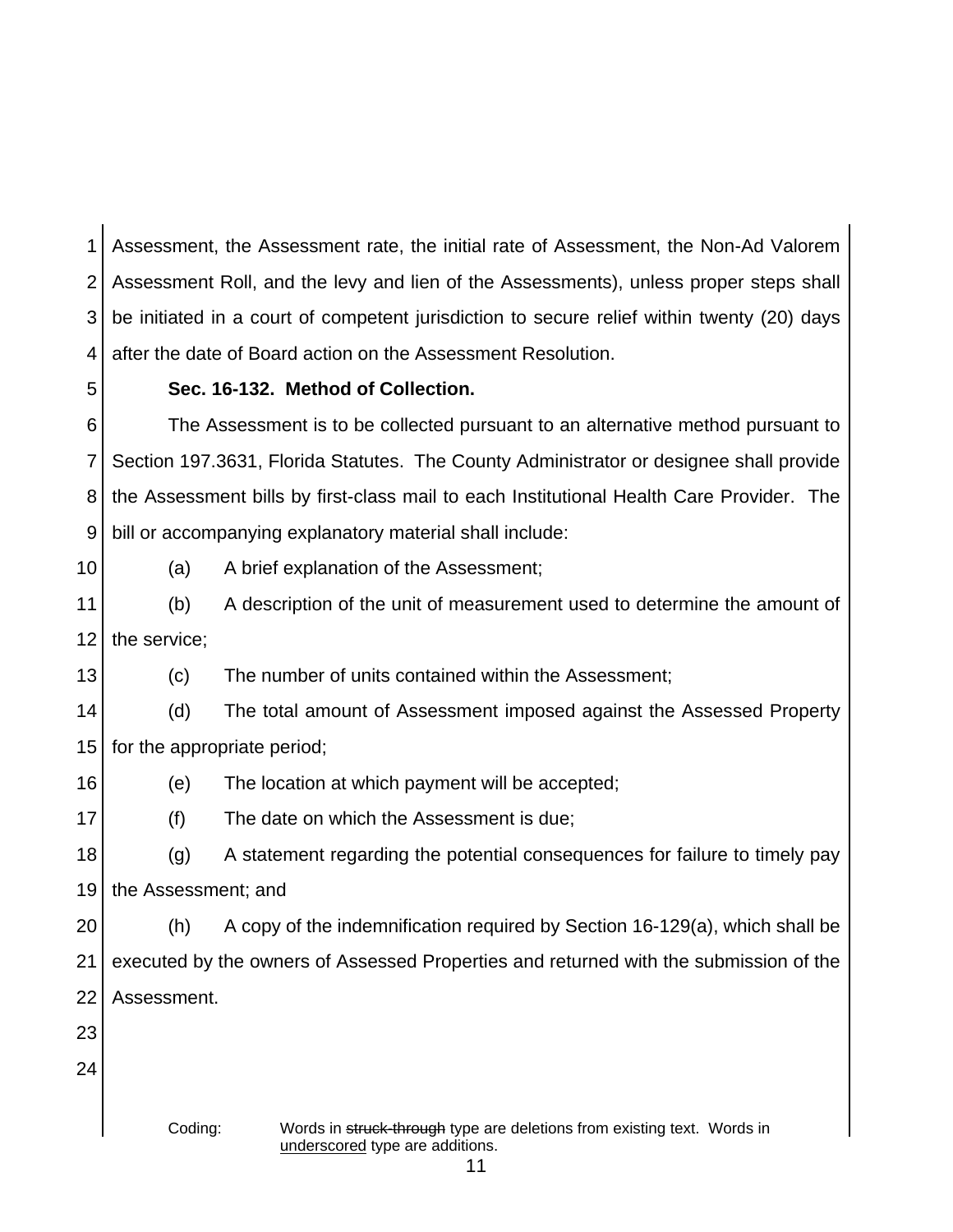3 4

1

## **Sec. 16-133. Refunds.**

2 5 If, at the end of the Fiscal Year, additional amounts remain in the Local Provider Participation Fund, the Board is hereby authorized to refund the owners of Assessed Properties in proportion to amounts paid pursuant hereto during the Fiscal Year for all or a portion of the unutilized monies in the Local Provider Participation Fund.

# 6

## **Sec. 16-134. Responsibility for Enforcement.**

7 8 9 10 Broward County and its agents, if any, shall maintain the duty to enforce the prompt collection of the Assessment by the means provided herein. The collection of the Assessment may be enforced in a court of competent jurisdiction by mandamus or other appropriate proceedings or actions.

11

# **Sec. 16-135. Correction of Errors and Omissions.**

12 13 14 No act of error or omission on the part of the Board, County Administrator, or any agent thereof shall operate to release or discharge any obligation for payment of the Assessment imposed by the Board under the provisions of this article.

15

# **Sec. 16-136. Limitations on Surcharges.**

16 17 18 Assessments imposed and paid under this article may not be passed along to patients of the Institutional Health Care Providers as a surcharge or as any other form of additional patient charge.

# 19

# **Sec. 16-137. Indemnification and Hold Harmless.**

20 21 22 23 24 The Institutional Health Care Providers that are the subject of this article have requested enactment of this article and have given assurances to Broward County that the objectives and procedures addressed in this article are proper and lawful. Accordingly, the Institutional Health Care Providers that are the subject of this article shall provide to Broward County an indemnification and hold harmless document that holds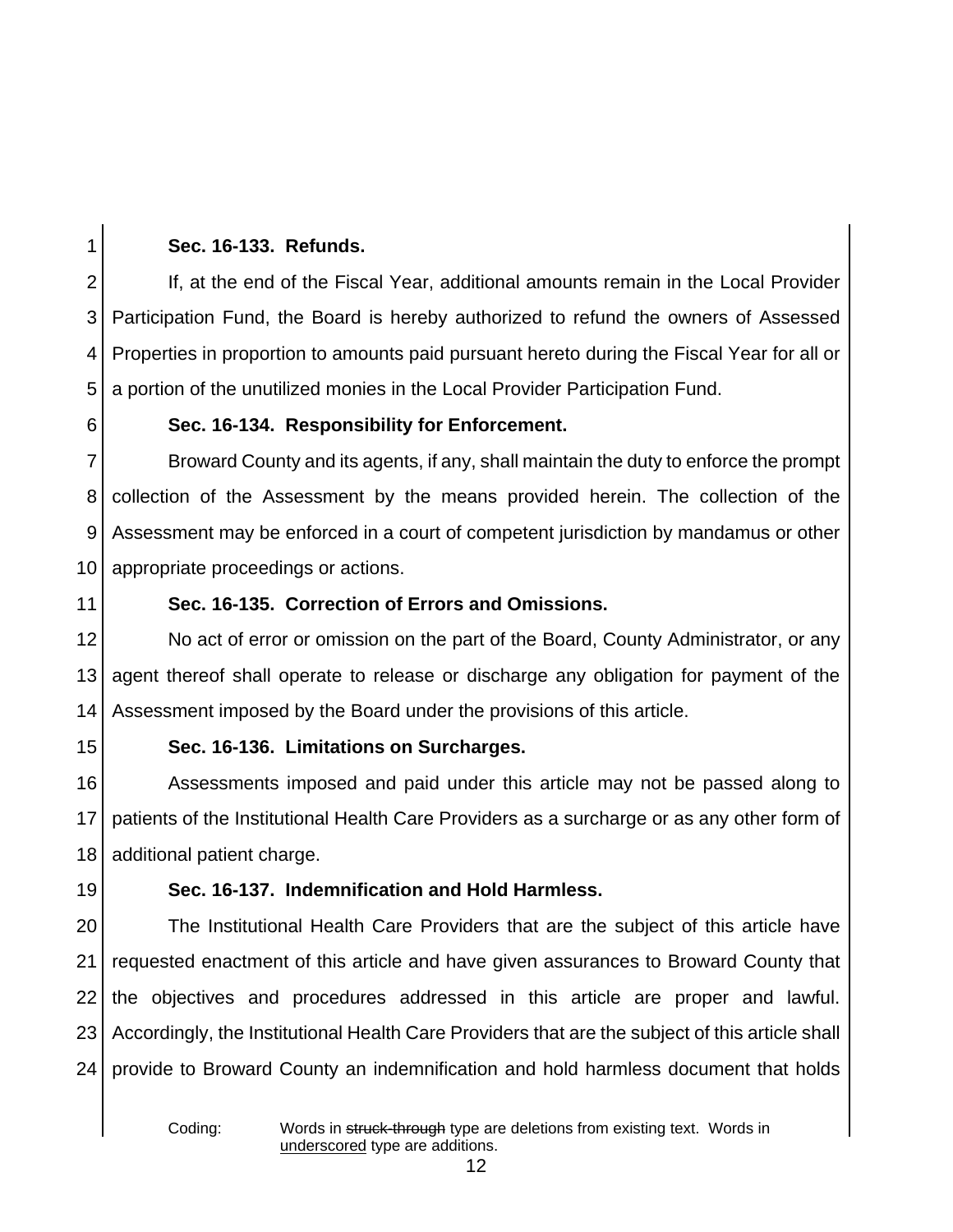1 2 3 4 5 6 7 8 9 10 Broward County and its officers, employees, and agents harmless from any claim arising from the adoption and implementation of this article, and shall indemnify Broward County and its officers, employees, and agents from any and all claims, suits, damages, disallowances, or other proceedings, including, but not limited to, original proceedings, appeals, or any proceeding before any administrative body or tribunal, and from any and all costs and attorneys or expert fees associated with the defense of such claims, that may arise in the event that the objectives and procedures of this article are challenged by any person, entity, or government agency. This indemnification and hold harmless shall be approved by the Office of the County Attorney as to legal sufficiency and shall be submitted with the Assessment pursuant to Section 16-132(h).

11

#### Section 2. Severability.

12 13 14 15 16 17 If any portion of this Ordinance is determined by any court to be invalid, the invalid portion will be stricken, and such striking will not affect the validity of the remainder of this Ordinance. If any court determines that this Ordinance, in whole or in part, cannot be legally applied to any individual, group, entity, property, or circumstance, such determination will not affect the applicability of this Ordinance to any other individual, group, entity, property, or circumstance.

18

#### Section 3. Inclusion in the Broward County Code of Ordinances.

19 20 21 22 23 It is the intention of the Board of County Commissioners that the provisions of this Ordinance become part of the Broward County Code of Ordinances as of the effective date. The sections of this Ordinance may be renumbered or relettered and the word "ordinance" may be changed to "section," "article," or such other appropriate word or phrase to the extent necessary in order to accomplish such intention.